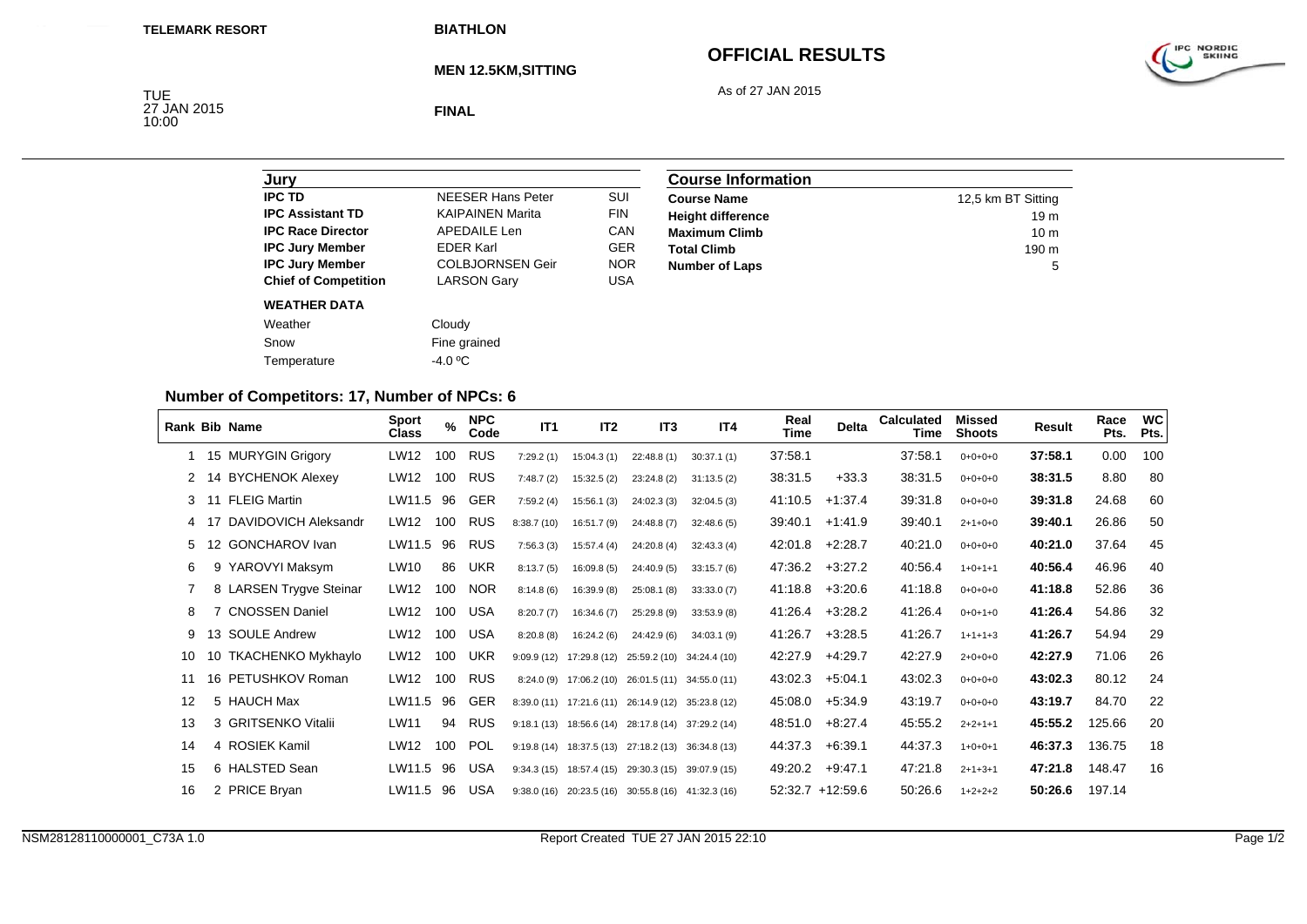| <b>TELEMARK RESORT</b>                      |                              |              | <b>BIATHLON</b>    |                            |                 |                 |                                                     |                                                                      |              |                    |                         |         |              |                   |                                    |
|---------------------------------------------|------------------------------|--------------|--------------------|----------------------------|-----------------|-----------------|-----------------------------------------------------|----------------------------------------------------------------------|--------------|--------------------|-------------------------|---------|--------------|-------------------|------------------------------------|
| <b>TUE</b>                                  |                              |              |                    | <b>MEN 12.5KM, SITTING</b> |                 |                 |                                                     | <b>OFFICIAL RESULTS</b><br>As of 27 JAN 2015                         |              |                    |                         |         |              |                   | <b>IPC NORDIC</b><br><b>SKIING</b> |
| 27 JAN 2015<br>10:00                        |                              | <b>FINAL</b> |                    |                            |                 |                 |                                                     |                                                                      |              |                    |                         |         |              |                   |                                    |
| Rank Bib Name                               | <b>Sport</b><br><b>Class</b> | $\%$         | <b>NPC</b><br>Code | IT <sub>1</sub>            | IT <sub>2</sub> | IT <sub>3</sub> | IT4                                                 | Real<br><b>Time</b>                                                  | <b>Delta</b> | Calculated<br>Time | Missed<br><b>Shoots</b> | Result  | Race<br>Pts. | <b>WC</b><br>Pts. |                                    |
| 17<br>PEREZ Augusto Jose                    | LW12                         | 100          | USA                |                            |                 |                 | 10:27.0 (17) 20:59.3 (17) 32:54.1 (17) 43:14.5 (17) | $52:05.1 + 14:07.0$                                                  |              | 52:05.1            | $0+1+3+0$               | 52:05.1 | 223.08       |                   |                                    |
| <i><b>Incidences</b></i>                    |                              |              |                    |                            |                 |                 |                                                     |                                                                      |              |                    |                         |         |              |                   |                                    |
| <b>Time Modifications</b><br>4 ROSIEK Kamil | LW12                         |              |                    | (1)                        |                 |                 |                                                     | POL Time Penalty: 120 seconds. Rule 352.4.3. Penalty loop not skied. |              |                    |                         |         |              |                   |                                    |
|                                             |                              |              |                    |                            |                 |                 |                                                     |                                                                      |              |                    |                         |         |              |                   |                                    |

M.P.K

|             | Legend: |                         |            |                                    |    |                           |
|-------------|---------|-------------------------|------------|------------------------------------|----|---------------------------|
|             | Delta   | Time behind ranked 1    | <b>IPC</b> | International Paralympic Committee | TD | <b>Technical Delegate</b> |
| <b>IITn</b> |         | Intermediate position n | <b>NPC</b> | National Paralympic Committee      |    |                           |
|             |         |                         |            |                                    |    |                           |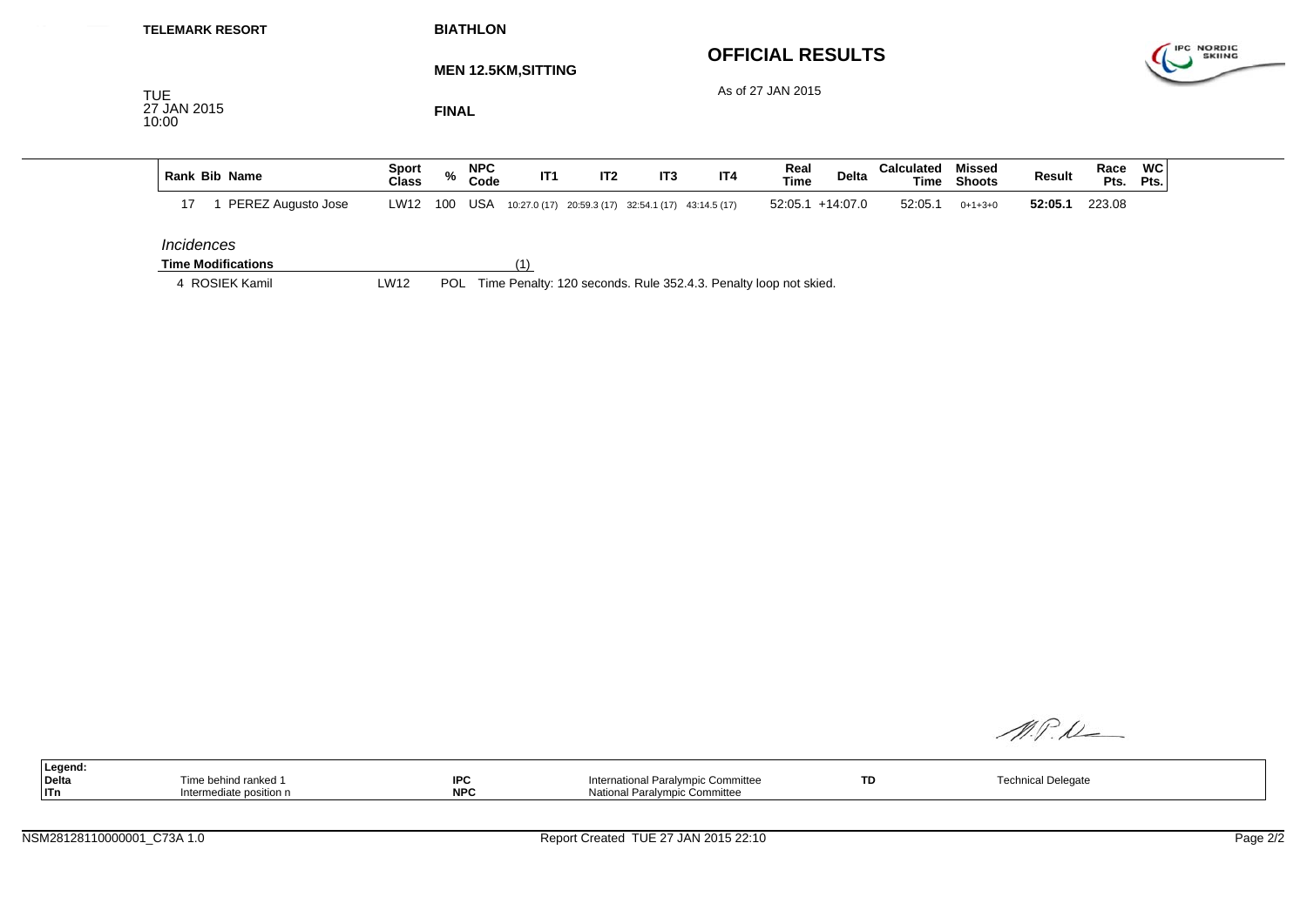**BIATHLON**

## **OFFICIAL RESULTS**

As of 27 JAN 2015



**MEN 12.5KM,STANDING**

TUE<br>27 JAN 2015<br>12:00

**FINAL**

| Jury                        |                          |            |
|-----------------------------|--------------------------|------------|
| <b>IPC TD</b>               | <b>NEESER Hans Peter</b> | SUI        |
| <b>IPC Assistant TD</b>     | <b>KAIPAINEN Marita</b>  | <b>FIN</b> |
| <b>IPC Race Director</b>    | APFDAIL F Len            | CAN        |
| <b>IPC Jury Member</b>      | <b>FDFR Karl</b>         | <b>GER</b> |
| <b>IPC Jury Member</b>      | <b>COLBJORNSEN Geir</b>  | <b>NOR</b> |
| <b>Chief of Competition</b> | <b>LARSON Gary</b>       | USA        |
| <b>WEATHER DATA</b>         |                          |            |
| Weather                     | Cloudy                   |            |
| Snow                        | Fine grained             |            |
| Temperature                 | $-5.0 \degree C$         |            |

| <b>Course Information</b> |                   |  |  |  |  |
|---------------------------|-------------------|--|--|--|--|
| <b>Course Name</b>        | 15 km BT Standing |  |  |  |  |
| <b>Height difference</b>  | 34 m              |  |  |  |  |
| <b>Maximum Climb</b>      | 32 <sub>m</sub>   |  |  |  |  |
| <b>Total Climb</b>        | 510 m             |  |  |  |  |
| <b>Number of Laps</b>     | 5                 |  |  |  |  |

### **Number of Competitors: 14, Number of NPCs: 8**

|    |     | <b>Rank Bib Name</b>        | <b>Sport</b><br>Class | $\%$ | <b>NPC</b><br>Code | IT1        | IT <sub>2</sub>          | IT <sub>3</sub>                                    | IT4                      | Real<br>Time | <b>Delta</b>     | <b>Calculated</b><br>Time | <b>Missed</b><br><b>Shoots</b> | Result  | Race<br>Pts. | <b>WC</b><br>Pts. |
|----|-----|-----------------------------|-----------------------|------|--------------------|------------|--------------------------|----------------------------------------------------|--------------------------|--------------|------------------|---------------------------|--------------------------------|---------|--------------|-------------------|
|    |     | 50 LEKOMTCEV Vladislav      | LW6                   | 95   | <b>RUS</b>         | 6:31.6(1)  | 12:58.7(1)               | 19:34.0 (1)                                        | 26:21.7(1)               | 34:24.3      |                  | 32:41.2                   | $0+0+0+0$                      | 32:41.2 | 0.00         | 100               |
|    |     | 54 ULSET Nils-Erik          | LW3                   | 89   | <b>NOR</b>         | 6:51.4(5)  | 13:32.9(2)               | 20:29.7(3)                                         | 27:23.5(2)               | 37:42.9      | $+59.3$          | 33:34.0                   | $0+0+0+0$                      | 33:34.0 | 16.15        | 80                |
| 3  | 51  | <b>REPTYUKH Ihor</b>        | LW8                   | 96   | <b>UKR</b>         | 7:03.3(9)  | 13:44.8(4)               | 20:25.8(2)                                         | 27:35.2(3)               | 35:08.7      | $+1:05.7$        | 33:44.4                   | $1+0+0+1$                      | 33:44.4 | 19.34        | 60                |
| 4  | 48  | PRONKOV Aleksandr           | LW5/7                 | 88   | RUS                | 6:50.4(4)  | 13:41.3(3)               | 20:34.2(4)                                         | 27:49.2(5)               | 38:37.1      | $+1:28.5$        | 33:59.1                   | $0+0+0+1$                      | 33:59.1 | 23.83        | 50                |
| 5  | -52 | <b>ARENDZ Mark</b>          | LW6                   | 95   | CAN                | 6:38.8(3)  | 13:45.8(5)               | 20:47.9(5)                                         | 27:38.0(4)               | 35.51.7      | $+1:27.2$        | 34:04.1                   | $0+1+0+0$                      | 34:04.1 | 25.36        | 45                |
| 6. | -47 | <b>IAREMCHUK Aleksandr</b>  | LW6                   | 95   | RUS                | 7:08.4(10) | 14:03.3(8)               | 21:01.8(6)                                         | 28:08.7(6)               | 36:16.5      | $+1.52.1$        | 34:27.7                   | $0+0+0+0$                      | 34:27.7 | 32.58        | 40                |
|    | 49  | <b>VOVCHYNSKYI Grygorii</b> | LW8                   | 96   | UKR                | 6:37.4(2)  | 13:59.3(6)               | 21:16.4(7)                                         | 28:34.1(7)               | 36:54.6      | $+2:51.7$        | 35:26.1                   | $0+1+0+0$                      | 35:26.1 | 50.45        | 36                |
| 8  | -53 | <b>KARACHURIN Azat</b>      | <b>LW5/7</b>          | 88   | <b>RUS</b>         | 6:51.5(6)  | 14:03.8(9)               | 21:23.5(8)                                         | 28:39.6 (8)              | 40:27.8      | $+3:19.2$        | 35:36.5                   | $0+0+0+0$                      | 35:36.5 | 53.63        | 32                |
| 9  | 45  | SATO Keiichi                | LW8                   | 96   | JPN                | 6:54.5(7)  | 14:01.7 (7)              |                                                    | 21:36.8 (9) 29:25.5 (10) | 37:32.9      | $+3.30.0$        | 36:02.8                   | $0+0+1+1$                      | 36:02.8 | 61.68        | 29                |
| 10 |     | 46 KODLOZEROV Ivan          | LW8                   | 96   | RUS                |            |                          | 7:02.9 (8) 14:10.9 (10) 21:50.5 (10)               | 29:23.8 (9)              | 37:50.5      | $+3.47.6$        | 36:19.7                   | $0+0+1+0$                      | 36:19.7 | 66.85        | 26                |
| 11 | 44  | <b>SYTNYK Vitalii</b>       | LW6                   | 95   | <b>UKR</b>         |            | 7:46.7 (11) 15:06.9 (11) | 23:15.2 (11) 31:23.6 (11)                          |                          | 40:28.5      | $+6:04.1$        | 38:27.1                   | $1+0+1+1$                      | 38:27.1 | 105.82       | 24                |
| 12 | 43  | <b>HARKONEN Juha</b>        | LW4                   | 97   | FIN                |            |                          | 8:07.7 (12) 16:08.3 (12) 24:21.4 (12) 32:28.4 (12) |                          | 41:00.6      | $+7:18.8$        | 39:46.8                   | $0+0+0+0$                      | 39:46.8 | 130.21       | 22                |
| 13 | 41  | <b>SKUPIEN Witold</b>       | LW5/7                 | 88   | <b>POL</b>         | 8:26.6(13) |                          | 16:23.6 (13) 25:23.3 (13) 34:07.9 (13)             |                          | 46:26.0      | $+9.17.3$        | 40:51.7                   | $2+0+3+2$                      | 40:51.7 | 150.06       | 20                |
| 14 |     | 42 BERMEJO Omar             | LW6                   | 95   | USA                |            |                          | 9:01.6 (14) 18:04.4 (14) 27:29.7 (14) 38:17.3 (14) |                          |              | 48:47.2 +14:22.7 | 46:20.8                   | $1+1+1+3$                      | 46:20.8 | 250.74       |                   |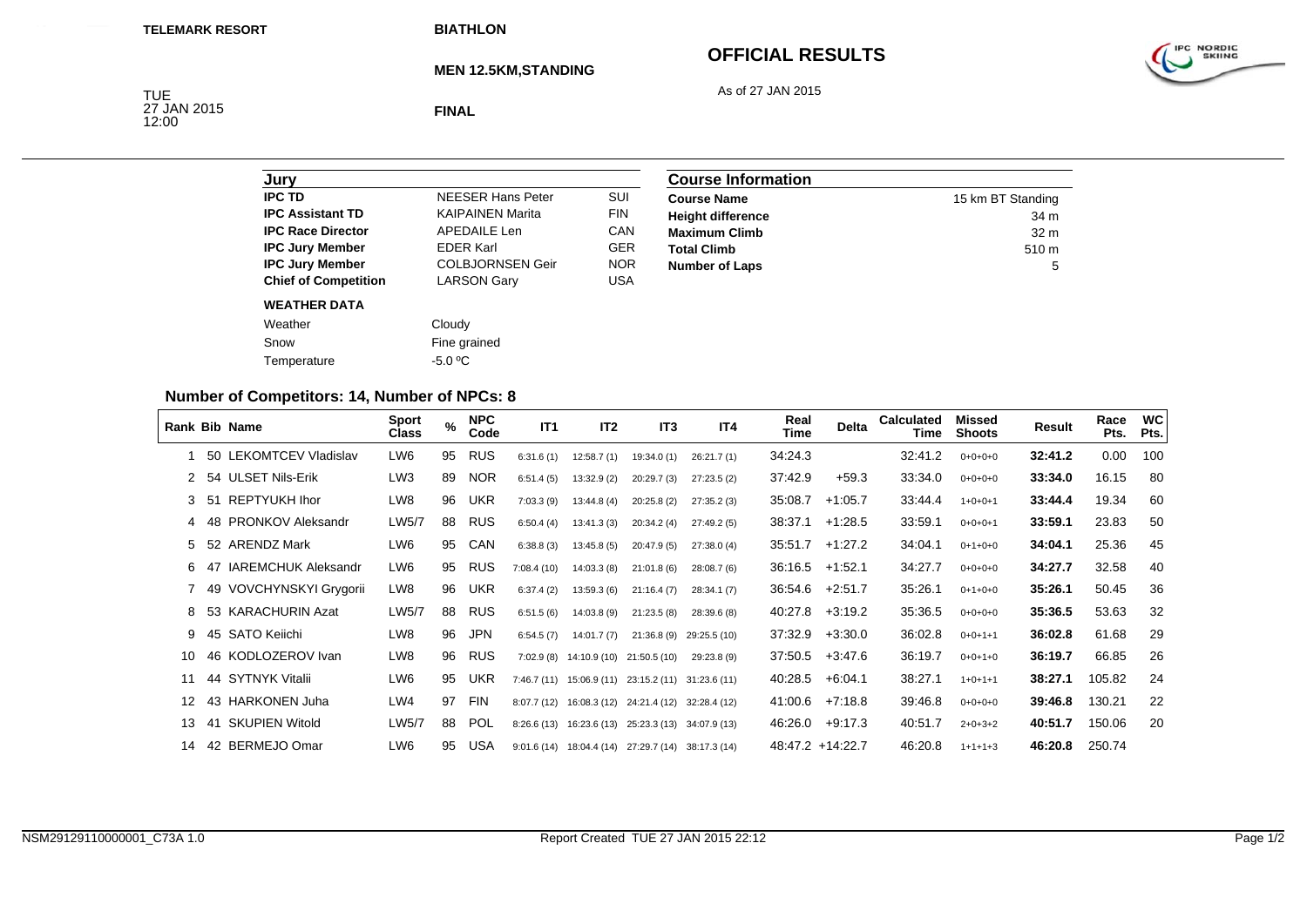| <b>TELEMARK RESORT</b>             | <b>BIATHLON</b>             |                         |                                         |
|------------------------------------|-----------------------------|-------------------------|-----------------------------------------|
|                                    | <b>MEN 12.5KM, STANDING</b> | <b>OFFICIAL RESULTS</b> | <b>IPC NORDIC</b><br><b>SKIING</b><br>Į |
| <b>TUE</b><br>27 JAN 2015<br>12:00 | <b>FINAL</b>                | As of 27 JAN 2015       |                                         |

 $M.P.L$ 

| Legend:    |                         |            |                                    |    |                    |
|------------|-------------------------|------------|------------------------------------|----|--------------------|
| Delta      | fime behind ranked 1    | <b>IPC</b> | International Paralympic Committee | TD | Technical Delegate |
| <b>ITn</b> | Intermediate position n | <b>NPC</b> | National Paralympic Committee      |    |                    |
|            |                         |            |                                    |    |                    |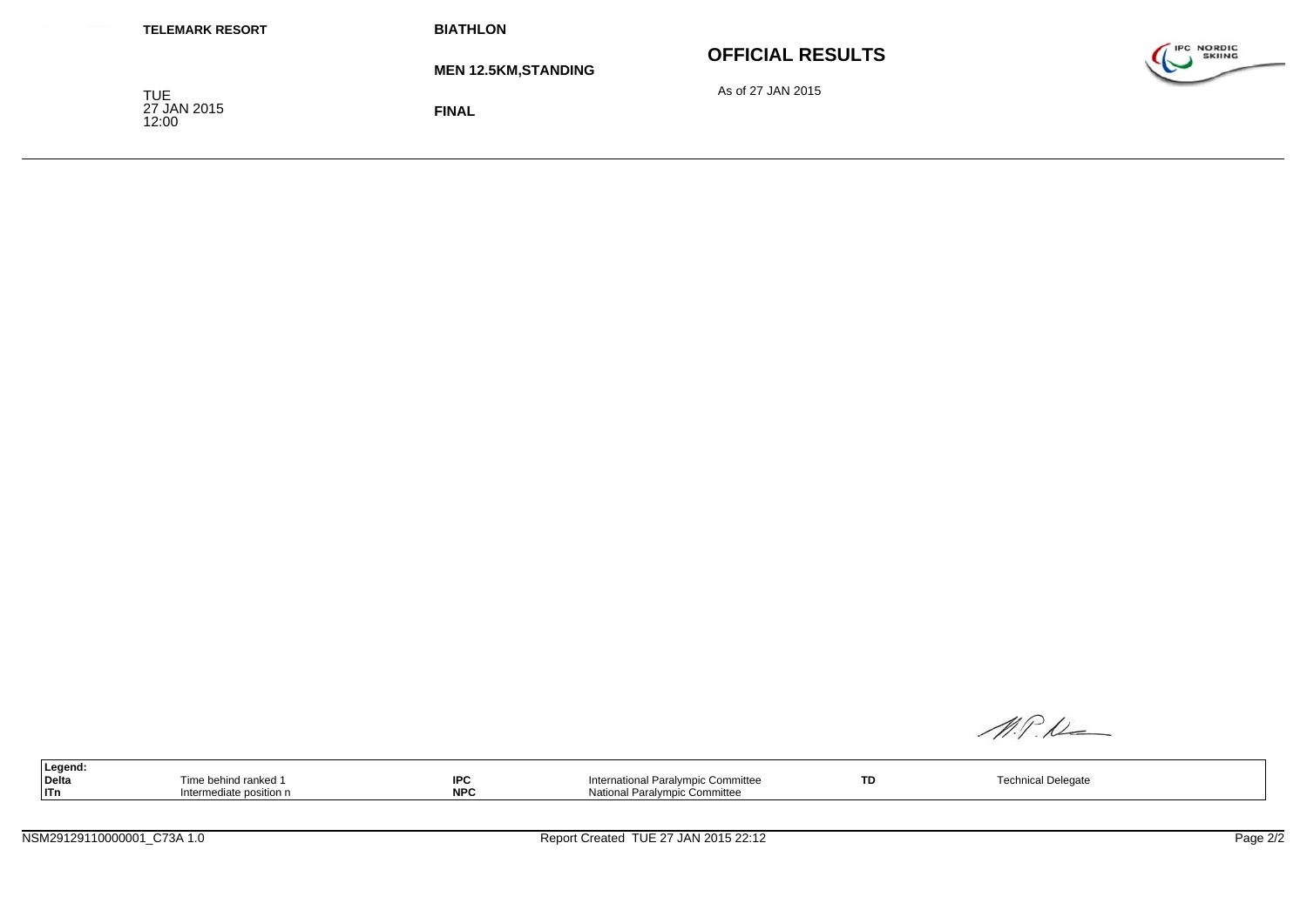# **OFFICIAL RESULTS**

As of 27 JAN 2015



**MEN 12.5KM,VISUALLY IMPAIRED**

TUE<br>27 JAN 2015<br>13:30

**FINAL**

| Jury                        |                          |            |
|-----------------------------|--------------------------|------------|
| <b>IPC TD</b>               | <b>NFFSFR Hans Peter</b> | SUI        |
| <b>IPC Assistant TD</b>     | <b>KAIPAINEN Marita</b>  | <b>FIN</b> |
| <b>IPC Race Director</b>    | APFDAIL F Len            | CAN        |
| <b>IPC Jury Member</b>      | <b>FDFR Karl</b>         | <b>GER</b> |
| <b>IPC Jury Member</b>      | <b>COLBJORNSEN Geir</b>  | <b>NOR</b> |
| <b>Chief of Competition</b> | <b>LARSON Gary</b>       | USA        |
| <b>WEATHER DATA</b>         |                          |            |
| Weather                     | Cloudy                   |            |
| Snow                        | Fine grained             |            |
| Temperature                 | 3.0 °C                   |            |
|                             |                          |            |

| <b>Course Information</b> |                     |  |  |  |  |
|---------------------------|---------------------|--|--|--|--|
| <b>Course Name</b>        | 12,5 km BT Standing |  |  |  |  |
| <b>Height difference</b>  | 34 m                |  |  |  |  |
| <b>Maximum Climb</b>      | 32 <sub>m</sub>     |  |  |  |  |
| <b>Total Climb</b>        | 435 m               |  |  |  |  |
| <b>Number of Laps</b>     | 5                   |  |  |  |  |

### **Number of Competitors: 10, Number of NPCs: 2**

| Rank Bib Name |     |                                                       | <b>Sport</b><br>Class | $\%$ | <b>NPC</b><br>Code | IT1        | IT <sub>2</sub> | IT <sub>3</sub> | IT4        | Real<br>Time | <b>Delta</b> | <b>Calculated</b><br>Time | <b>Missed</b><br><b>Shoots</b> | Result  | Race<br>Pts. | <b>WC</b><br>Pts. |
|---------------|-----|-------------------------------------------------------|-----------------------|------|--------------------|------------|-----------------|-----------------|------------|--------------|--------------|---------------------------|--------------------------------|---------|--------------|-------------------|
|               | 89  | POLUKHIN Nikolay<br>Guide: TOKAREV Andrey             | B <sub>2</sub>        | 99   | <b>RUS</b>         | 6:55.7(2)  | 13:58.6(1)      | 20:48.3(1)      | 27:42.0(1) | 34:23.8      |              | 34:03.2                   | $0+0+0+0$                      | 34:03.2 | 0.00         | 100               |
| 2             | 90  | <b>CHOKHLAEV Stanislav</b><br>Guide: FATKHULLIN E     | <b>B1</b>             | 88   | <b>RUS</b>         | 6:52.0(1)  | 13:59.2(2)      | 21:18.9(2)      | 28:32.4(2) | 39:30.8      | $+48.9$      | 34:46.3                   | $0+0+1+0$                      | 34:46.3 | 12.66        | 80                |
| 3             | 88  | <b>UDALTCOV Vladimir</b><br>Guide: BOGACHEV Ruslan    | <b>B2</b>             | 99   | <b>RUS</b>         | 7:14.1(4)  | 14:30.5(4)      | 21:46.6(4)      | 29:39.8(3) | 36.19.8      | $+1:56.0$    | 35:58.1                   | $0+0+0+1$                      | 35:58.1 | 33.74        | 60                |
| 4             | -86 | UTKIN lurii<br>Guide: KAZAKOV Vitalii                 | B <sub>3</sub>        | 100  | <b>UKR</b>         | 7:07.5(3)  | 14:07.2(3)      | 21:37.9(3)      | 30:07.4(4) | 36:59.4      | $+2:56.2$    | 36:59.4                   | $0+0+0+2$                      | 36:59.4 | 51.74        | 50                |
| 5.            | -84 | TOROPOV Aleksei<br>Guide: TIKHONOV Petr               | B <sub>2</sub>        | 99   | <b>RUS</b>         | 7:56.3(10) | 15:53.8(8)      | 23:12.2(8)      | 30:32.1(6) | 37:26.4      | $+3:02.6$    | 37:04.0                   | $1+1+0+0$                      | 37:04.0 | 53.09        | 45                |
| 6             | -87 | KOVALEVSKYI Anatolii<br>Guide: MUKSHYN O              | <b>B2</b>             | 99   | <b>UKR</b>         | 7:26.1(6)  | 15:03.8(7)      | 22:26.0(5)      | 30:29.1(5) | 38:08.6      | $+3:44.7$    | 37:45.7                   | $1+1+0+1$                      | 37:45.7 | 65.34        | 40                |
|               | 82  | <b>ARTEMOV Alexsander</b><br>Guide: CHEREPANOV IIya   | <b>B1</b>             | 88   | RUS                | 7:30.0(7)  | 15:02.9(6)      | 22:45.3(6)      | 31:04.0(7) | 43:06.4      | $+4.24.6$    | 37:56.1                   | $0+0+0+0$                      | 37:56.1 | 68.39        | 36                |
| 8             | -81 | <b>POVAROV Nikita</b><br>Guide: KOVALKENKO R          | B <sub>3</sub>        | 100  | <b>RUS</b>         | 7:40.5(8)  | 16:04.3(9)      | 24:39.0(9)      | 32:35.4(9) | 39:33.4      | $+5:30.2$    | 39:33.4                   | $0+2+0+0$                      | 39:33.4 | 96.97        | 32                |
| 9             |     | <b>RESHETYNSKIY laroslav</b><br>Guide: GERGARDT Artur | B <sub>3</sub>        | 100  | <b>UKR</b>         | 7:24.2(5)  | 14:35.3(5)      | 22:50.4(7)      | 32:26.6(8) | 39:44.5      | $+5:41.3$    | 39:44.5                   | $0+0+1+3$                      | 39:44.5 | 100.23       | 29                |